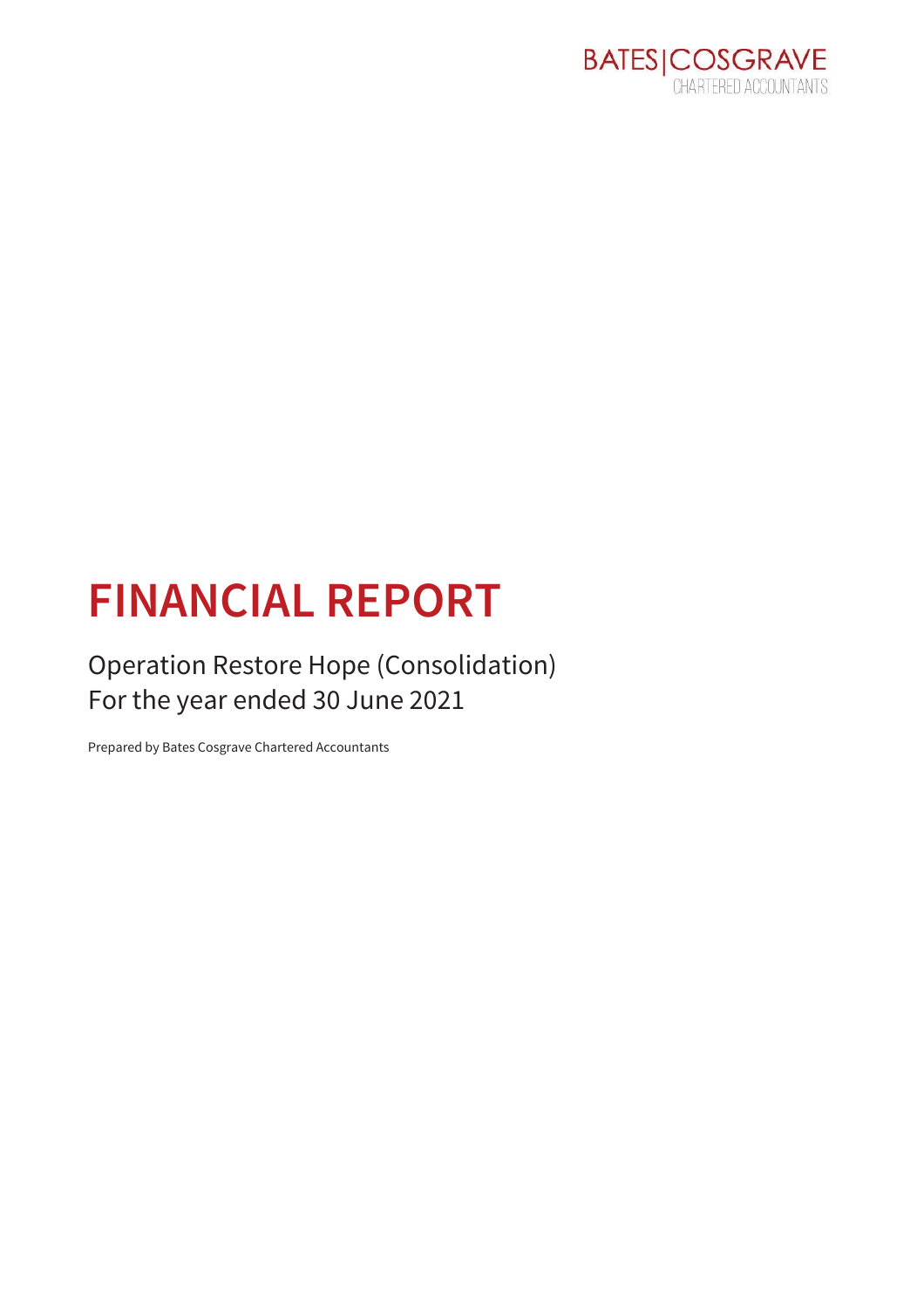

## **Contents**

- $\mathsf 3$ Directors' Report
- $\overline{5}$ Profit and Loss Statement
- **Statement of Financial Position**  $\boldsymbol{6}$
- $\overline{7}$ Statement of Changes in Equity
- **Statement of Cash Flows** 8
- Notes to the Financial Statements  $\overline{9}$
- **Directors Declaration**  $12$
- Member's Declaration 13
- $14\,$ Auditor's Independence Declaration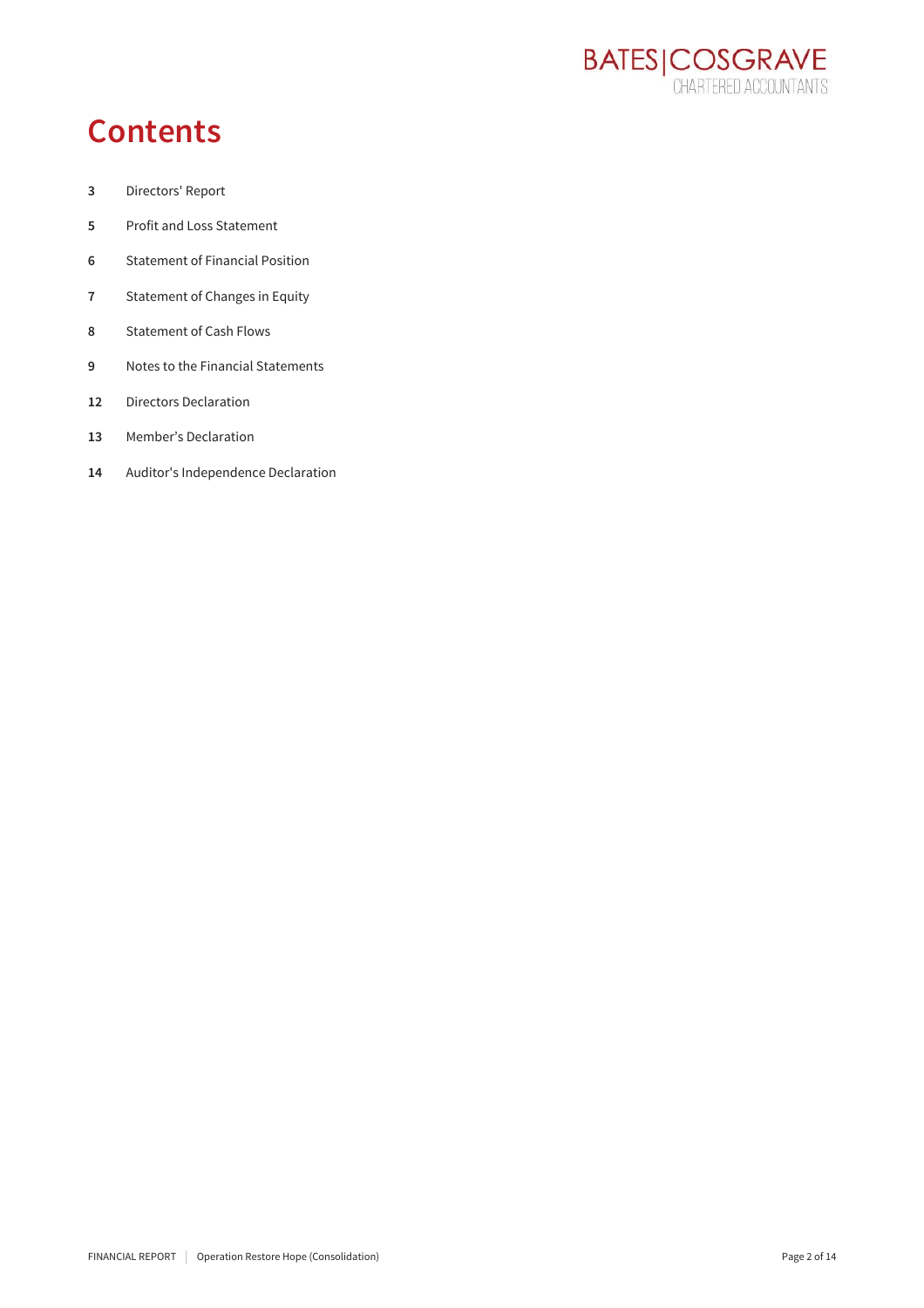

## **Directors' Report**

### **Operation Restore Hope (Consolidation)** For the year ended 30 June 2021

Your directors present this report on the company for the financial year ended 30 June 2021.

### **Directors**

The names of the directors in office at any time during or since the end of the year are:

### Mr. Grant Brown

### Mrs. Katherine Hodgkinson

Directors have been in office since the start of the financial year to the date of this report unless otherwise stated.

### **Operating Result**

The Net Surplus/(Deficit) of Operation Restore Hope for the financial year after providing for income tax amounted to:

| Year ended   | Year ended   |
|--------------|--------------|
| 30 June 2021 | 30 June 2020 |
|              |              |
| 223,646      | (16, 113)    |

#### **Principal Activities**

The principal activities of the company during the course of the year were conducting community outreach programs. No significant change in the nature of these activities occurred during the year.

### **Significant Changes in the State of Affairs**

No significant changes in the company's state of affairs occurred during the financial year.

#### **After Balance Date Events**

No matters or circumstances have arisen since the end of the financial year which significantly affected or may significantly affect the operations of the company, the results of those operations, or the state of affairs of the company in subsequent financial years.

#### **Future Developments**

The company expects to maintain the present status and level of operations and hence there are no likely developments in the operations in future financial years.

#### **Environmental Issues**

The company's operations are not regulated by any significant environmental regulation under a law of the Commonwealth or of a State or Territory.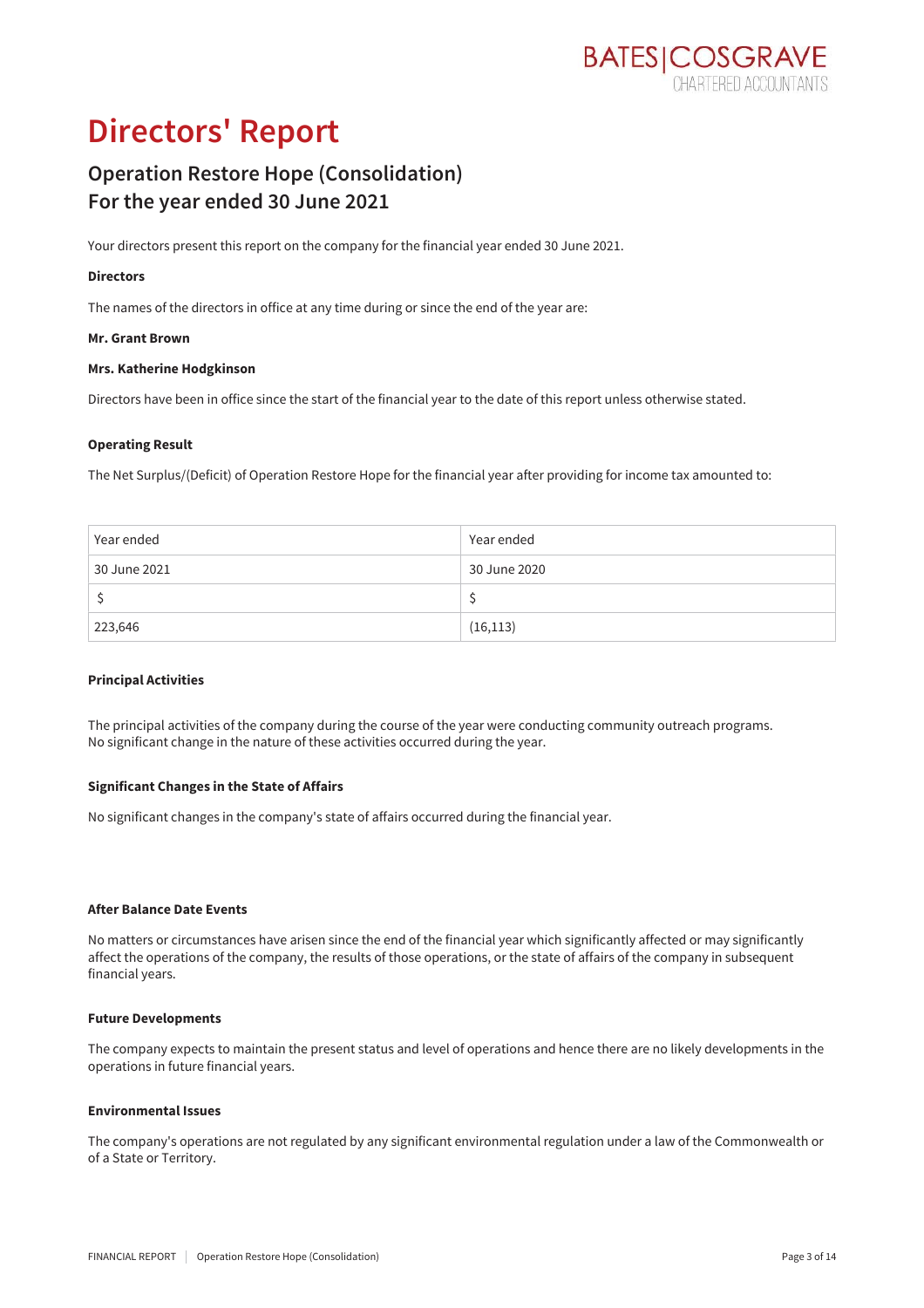

### **Dividends**

Not applicable; company is limited by guarantee.

#### **Directors Benefits**

No director has received or has become entitled to receive, during or since the financial year, a benefit because of a contract made by the company or related body corporate with a director, a firm which a director is a member or a company in which a director has substantial financial interest.

#### **Indemnifying Officer or Auditor**

No indemnities have been given or agreed to be given or insurance paid or agreed to be paid, during or since the end of the financial year, to any person who is or has been an officer or auditor of the company.

### **Proceedings on Behalf of Company**

No person has applied for leave of Court to bring proceedings on behalf of the company or intervene in any proceedings to which the company is a party for the purpose of taking responsibility on behalf of the company for all or any part of those proceedings. The company was not a party to any such proceedings during the year.

#### **Auditor's Independence Declaration**

A copy of the auditor's independence declaration as required under section 307C of the Corporations Act 2001 has been included.

Signed in accordance with a resolution of the Board of Directors:

Director\_

Mr. Grant Brown

Director \_\_

Mrs. Katherine Hodgkinson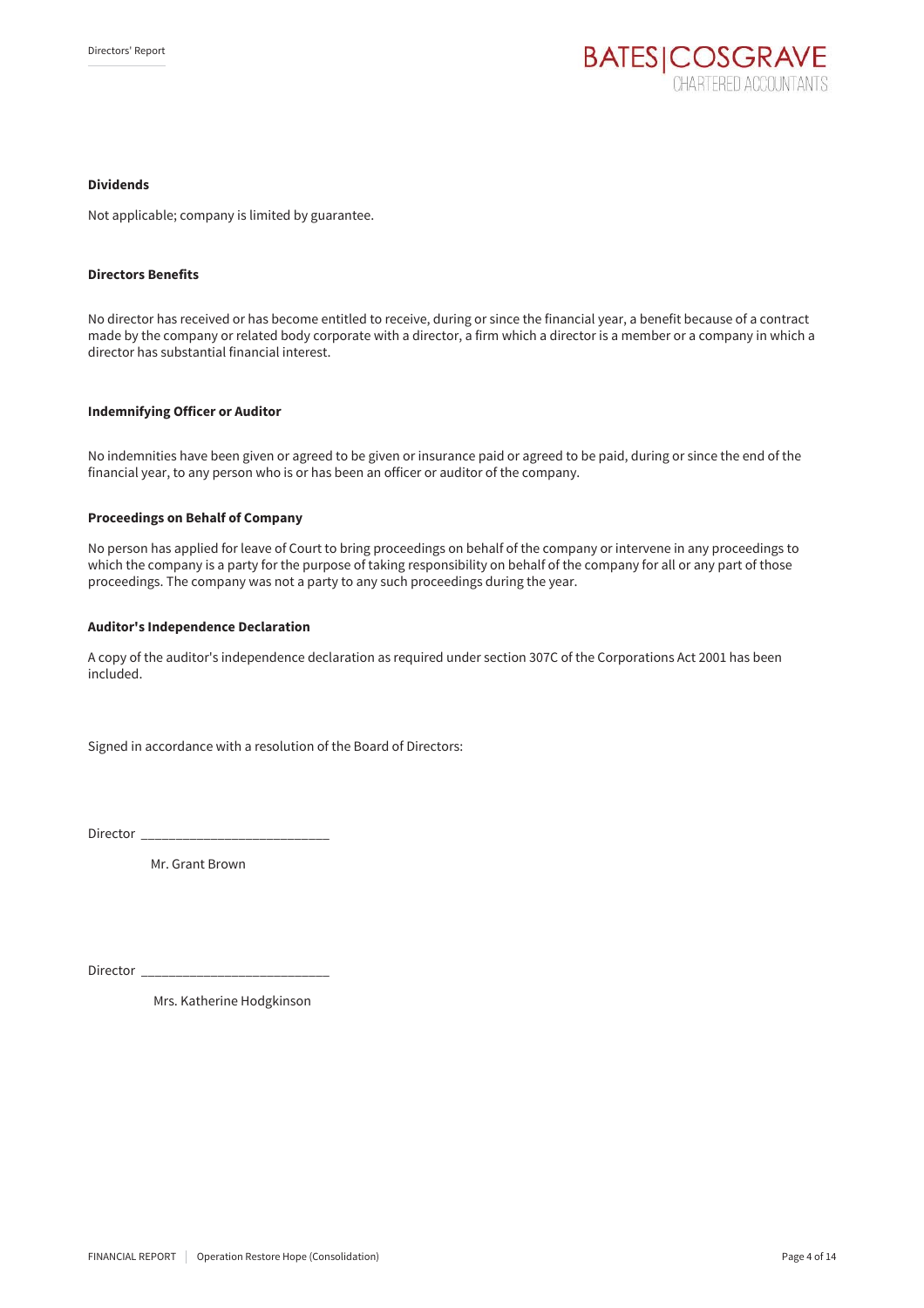

## **Profit and Loss Statement**

### **Operation Restore Hope (Consolidation)** For the year ended 30 June 2021

|                                         | <b>NOTES</b> | 2021                     | 2020      |
|-----------------------------------------|--------------|--------------------------|-----------|
| Other Income                            |              |                          |           |
| <b>Donation Received</b>                |              | 386,593                  | 205,293   |
| <b>Entertainment Books</b>              |              | ÷,                       | 50        |
| Fundraising Income                      |              |                          | 189       |
| Interest                                |              | 9,396                    | 22,871    |
| <b>Subscription Fees</b>                |              | 120                      | 220       |
| <b>Total Other Income</b>               |              | 396,109                  | 228,623   |
| <b>Other Comprehensive Income</b>       |              |                          |           |
| Comprehensive Income                    |              | ÷,                       |           |
| <b>Total Other Comprehensive Income</b> |              |                          |           |
| <b>Total Income</b>                     |              | 396,109                  | 228,623   |
| Less: Expenses                          |              |                          |           |
| Bookkeeping Fee                         |              | 252                      |           |
| <b>Bank Charges</b>                     |              | 483                      | 467       |
| Insurance Expense                       |              | 3,750                    | 3,500     |
| <b>Interest Expense</b>                 |              | $\overline{\phantom{a}}$ |           |
| <b>Low Cost Assets</b>                  |              | $\overline{\phantom{a}}$ | 12,000    |
| <b>Medical Supplies</b>                 |              | 7,352                    | 17,442    |
| Other Operating Expenses                |              | 160,624                  | 211,327   |
| <b>Total Expenses</b>                   |              | 172,462                  | 244,736   |
| Profit/(Loss) Before Tax                |              | 223,646                  | (16, 113) |
| <b>Net Profit After Tax</b>             |              | 223,646                  | (16, 113) |

The above Statement of Profit and Loss and other comprehensive income should be read in conjunction with the accompanying notes.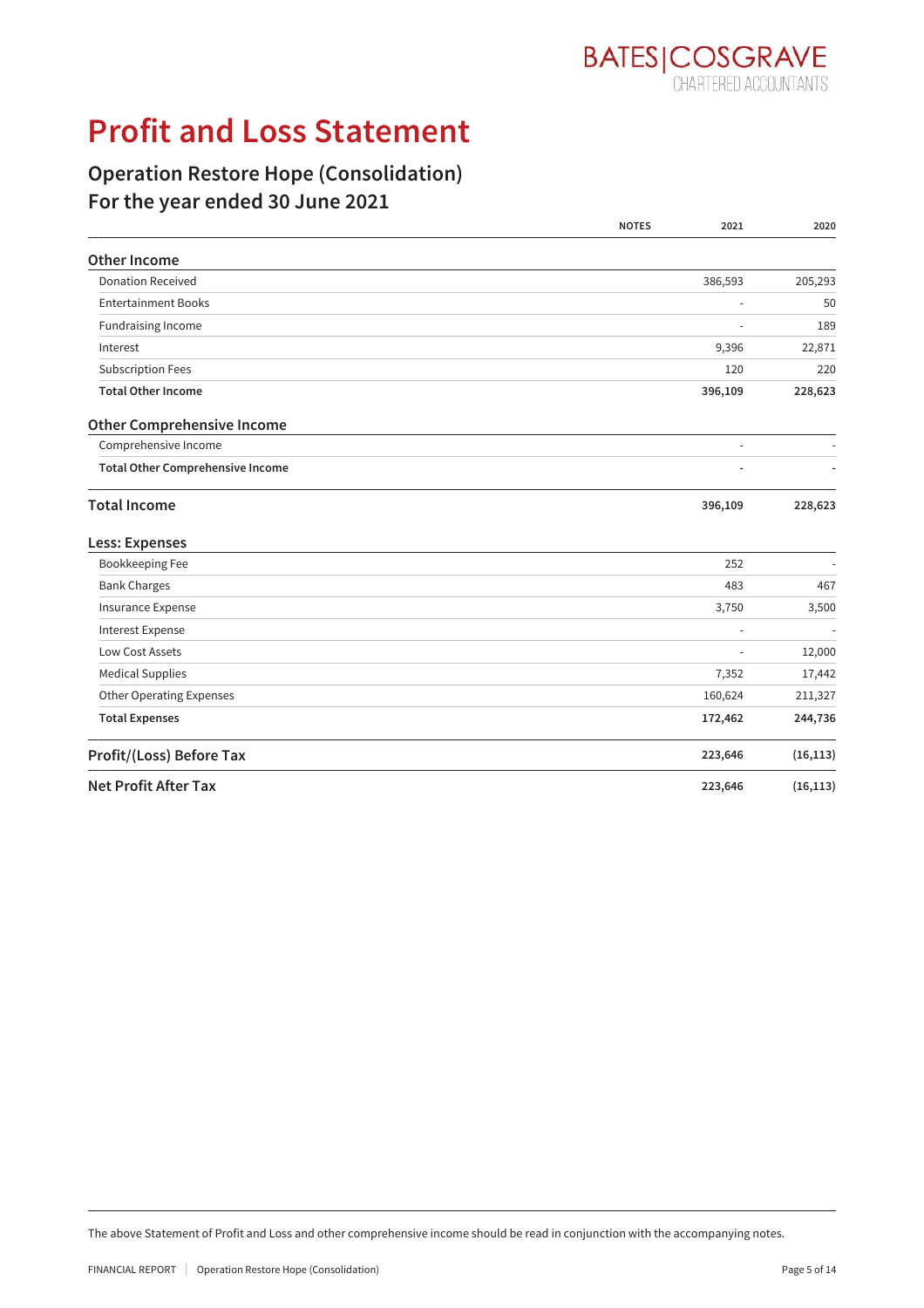

## **Statement of Financial Position**

### **Operation Restore Hope (Consolidation)** As at 30 June 2021

|                                  | <b>NOTES</b> | 30 JUN 2021              | 30 JUN 2020 |
|----------------------------------|--------------|--------------------------|-------------|
| <b>Assets</b>                    |              |                          |             |
| <b>Current Assets</b>            |              |                          |             |
| Cash and Cash Equivalent         | 3            | 1,482,696                | 1,257,375   |
| Trade and Other Receivables      | 4            | $\overline{\phantom{a}}$ | 1,280       |
| <b>Total Current Assets</b>      |              | 1,482,696                | 1,258,655   |
| <b>Total Assets</b>              |              | 1,482,696                | 1,258,655   |
| <b>Liabilities</b>               |              |                          |             |
| <b>Current Liabilities</b>       |              |                          |             |
| GST                              |              | 448                      | 53          |
| <b>Total Current Liabilities</b> |              | 448                      | 53          |
| <b>Total Liabilities</b>         |              | 448                      | 53          |
| <b>Net Assets</b>                |              | 1,482,248                | 1,258,602   |
| <b>Equity</b>                    |              |                          |             |
| <b>Retained Earnings</b>         |              | 1,482,248                | 1,258,602   |
| <b>Total Equity</b>              |              | 1,482,248                | 1,258,602   |

The above Statement of Financial Position should be read in conjunction with the accompanying notes.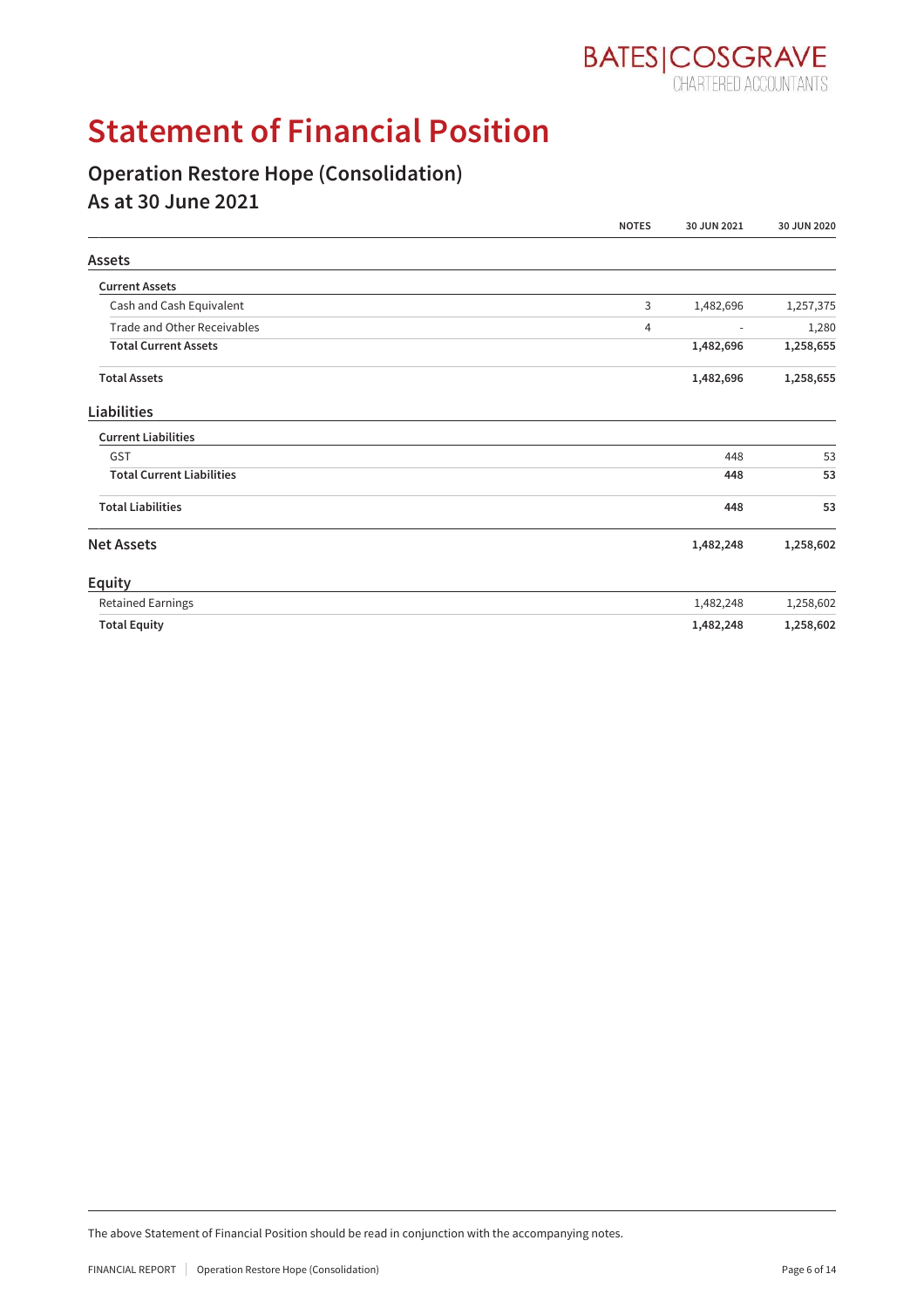

## **Statement of Changes in Equity**

### **Operation Restore Hope (Consolidation)** For the year ended 30 June 2021

|                        | 2021      | 2020      |
|------------------------|-----------|-----------|
| Equity                 |           |           |
| Opening Balance        | 1,258,602 | 1,274,715 |
| <b>Increases</b>       |           |           |
| Profit for the Year    | 223,646   | (16, 113) |
| <b>Total Increases</b> | 223,646   | (16, 113) |
| <b>Total Equity</b>    | 1,482,248 | 1,258,602 |

The above Statement of Changes in Equity should be read in conjunction with the accompanying notes.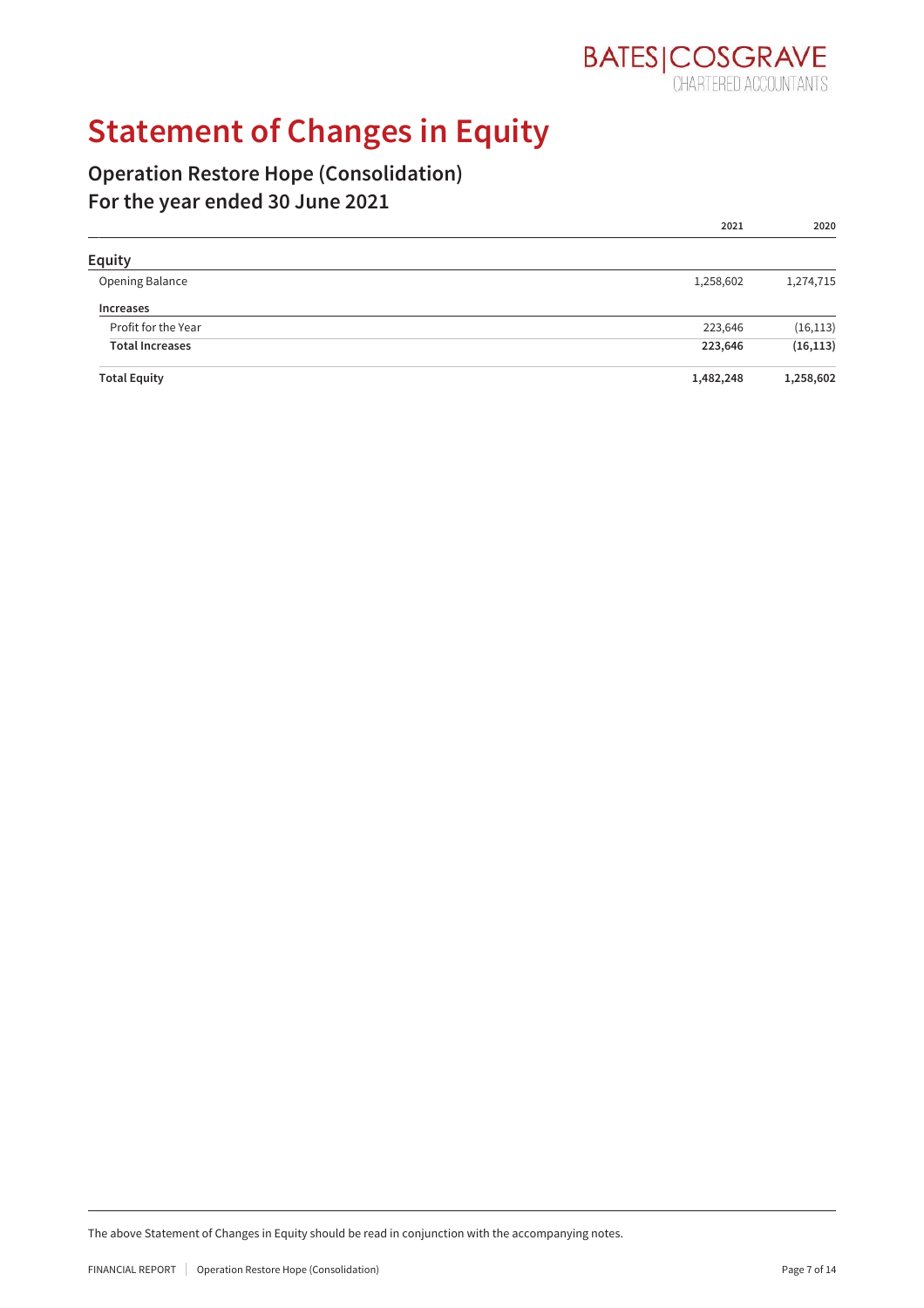

## **Statement of Cash Flows**

### **Operation Restore Hope (Consolidation)** For the year ended 30 June 2021

|                                                  | 2021       | 2020       |
|--------------------------------------------------|------------|------------|
| <b>Operating Activities</b>                      |            |            |
| Interest Received                                | 9,396      | 22,871     |
| <b>Finance Costs</b>                             |            |            |
| Cash Receipts From Other Operating Activities    | 386,713    | 205,752    |
| Cash Payments From Other Operating Activities    | (172, 462) | (244, 736) |
| Net Cash Flows from Operating Activities         | 223,646    | (16, 113)  |
| <b>Investing Activities</b>                      |            |            |
| Other Cash Items From Investing Activities       | (304, 591) | (211, 532) |
| Net Cash Flows from Investing Activities         | (304, 591) | (211, 532) |
| <b>Other Activities</b>                          |            |            |
| Other Activities                                 | 394        | 1,717      |
| Net Cash Flows from Other Activities             | 394        | 1,717      |
| <b>Net Cash Flows</b>                            | (80, 550)  | (225, 928) |
| <b>Cash and Cash Equivalents</b>                 |            |            |
| Cash and cash equivalents at beginning of period | 294,474    | 520,402    |
| Cash and cash equivalents at end of period       | 213,924    | 294,474    |
| Net change in cash for period                    | (80, 550)  | (225, 928) |

The above Statement of Cash Flow should be read in conjunction with the accompanying notes.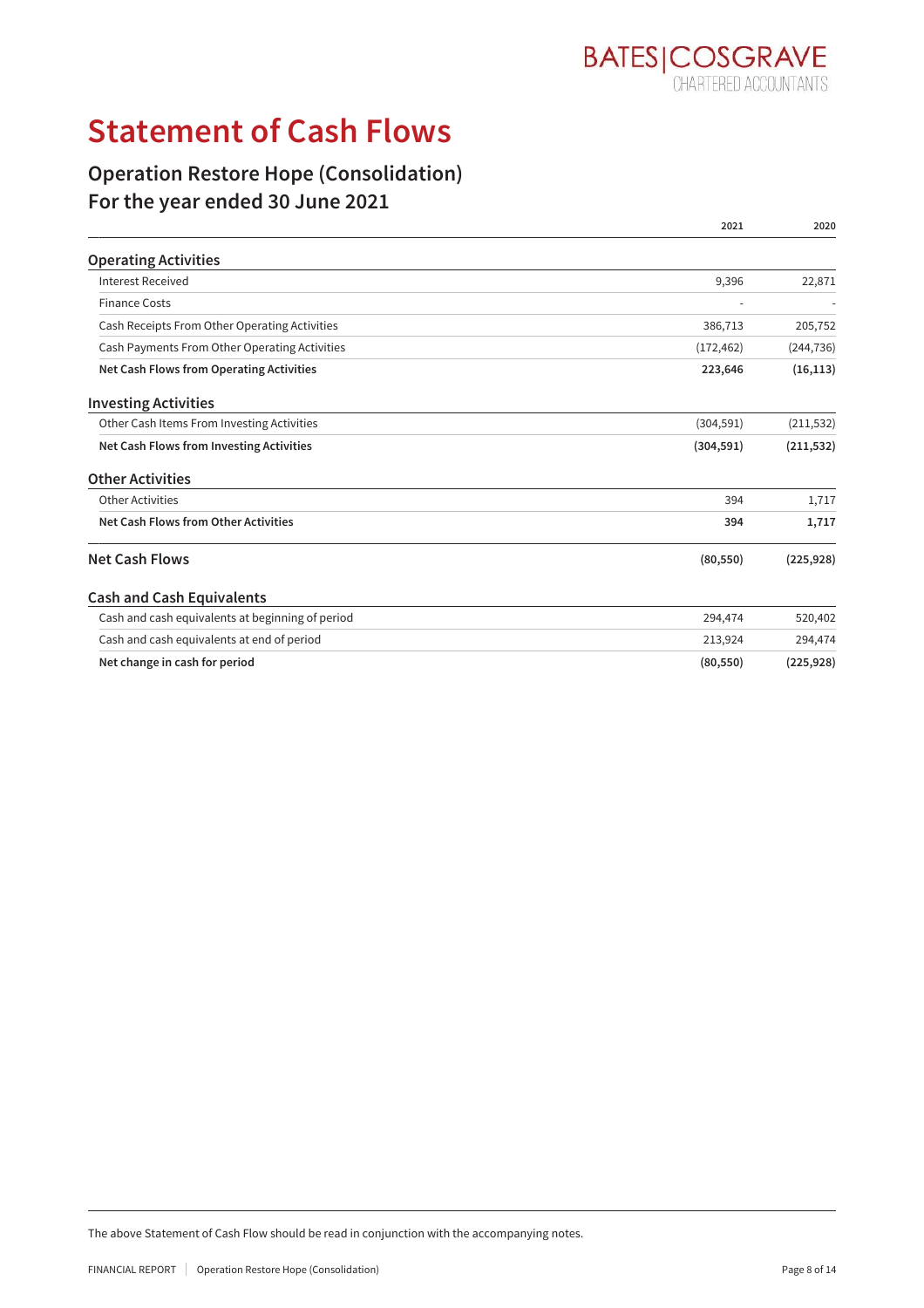

## **Notes to the Financial Statements**

### **Operation Restore Hope (Consolidation)** For the year ended 30 June 2021

### 1. Statement of Significant Accounting Policies

### **Financial Reporting Framework**

The directors have prepared the financial statements on the basis that the company is a non-reporting entity because there are no users dependent on the general purpose financial statements. These financial statements are therefore special purpose financial statements that have been prepared in order to meet the requirements of the Australian Charities and Not-for-profits Commission Act 2012. The company is a not-for-profit entity for financial reporting purposes under Australian Accounting Standards

The financial statements have been prepared in accordance with the mandatory Australian Accounting Standards applicable to entities reporting under the Australian Charities and Not-for-profit Commission Act 2012 and the significant accounting policies disclosed below, which the directors have determined are appropriate to meet the needs of members. Such accounting policies are consistent with those of previous periods unless stated otherwise.

### **Statement of Compliance**

The financial statements have been prepared in accordance with the mandatory Australian Accounting Standards applicable to entities reporting under the Australian Charities and Not-for-profits Commission Act 2012, the basis of accounting specified by all Australian Accounting Standards and Interpretations, and the disclosure requirements of Accounting Standards AASB 101: Presentation of Financial Statements, AASB 107: Cash Flow Statements, AASB 108: Accounting Policies, Changes in Accounting Estimates and Errors, AASB 1031: Materiality and AASB 1054: Australian Additional Disclosures.

The accounting policies that have been adopted in the preparation of the statements are as follows:

### **Income Tax**

No provision for income tax has been raised as the company is exempt from income tax under Division 50 of the Income Tax Assessment Act 1997.

### **Cash and Cash Equivalents**

Cash and cash equivalents include cash on hand, deposits held on call with banks, other short-term highly liquid investments with original maturities of three months or less, and bank overdrafts.

### **Goods and Services Tax**

Transactions are recognised net of GST, except where the amount of GST incurred is not recoverable from the Australian Taxation Office (ATO).

Receivables and payables are stated inclusive of the amount of GST receivable or payable. The net amount of GST recoverable from, or payable to, the ATO is included with other receivables or payables in the balance sheet.

### 2. Net Current Year Surplus

|                   | 2021 | 2020 |
|-------------------|------|------|
| <b>Expenses</b>   |      |      |
| <b>Audit Fees</b> |      | v    |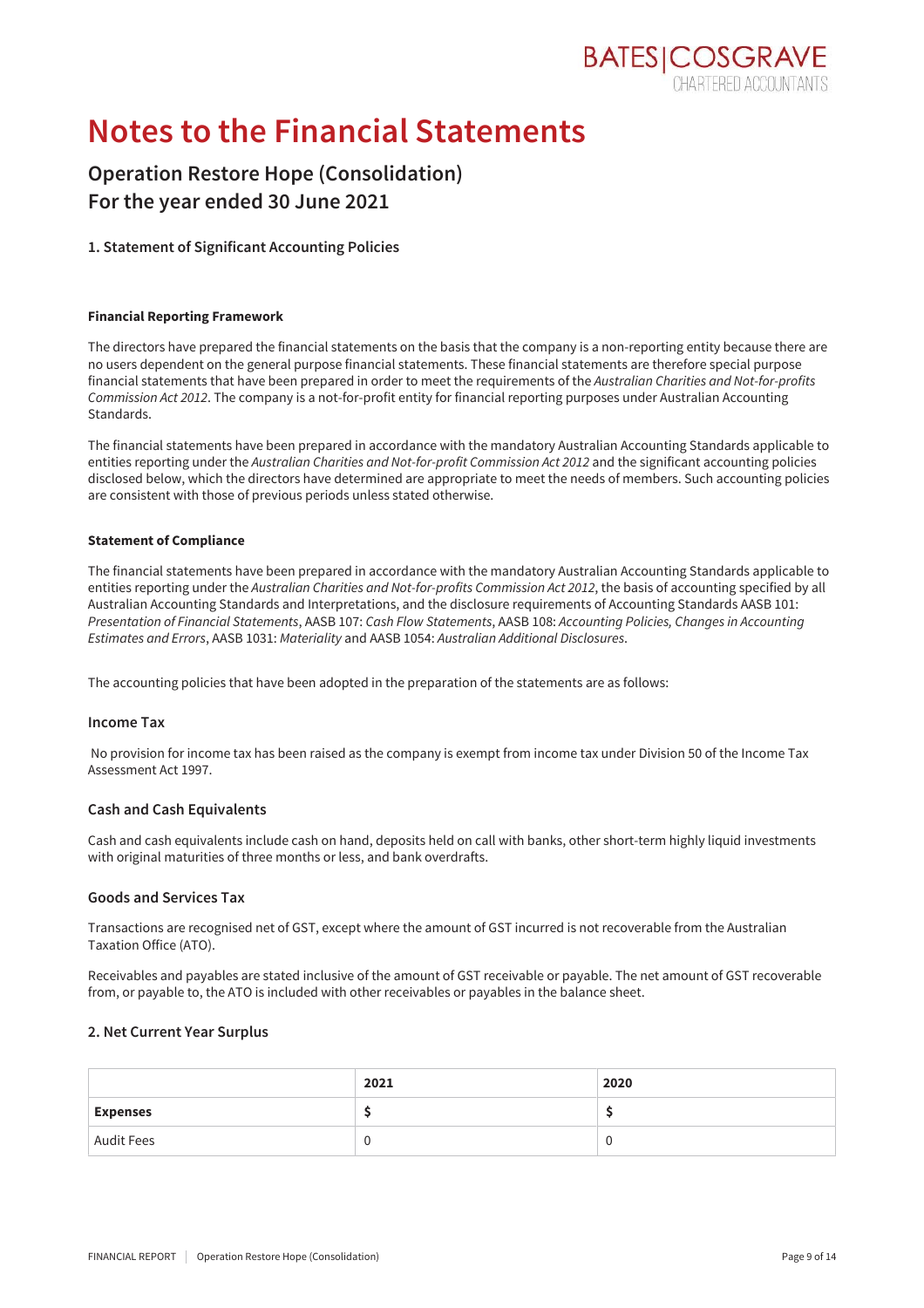# **BATES | COSGRAVE**

|                                                      | 2021      | 2020      |
|------------------------------------------------------|-----------|-----------|
| 3. Cash and Cash Equivalents                         |           |           |
| <b>Bank Accounts</b>                                 |           |           |
| <b>ANZ Business Extra Account</b>                    | 710       | 364       |
| ANZ Premium Cash Management Account - ORH Australia  | 27,460    | 29,016    |
| ANZ Premium Cash Management Account - ORH Philippine | 185,744   | 265,084   |
| <b>Total Bank Accounts</b>                           | 213,914   | 294,464   |
| <b>Other Cash Items</b>                              |           |           |
| Cash on Hand                                         | 10        | 10        |
| Term Deposit (7821)                                  | 514,771   | 411,438   |
| Term Deposit (6649)                                  | 351,582   | 349,045   |
| Term Deposit (3661)                                  | 102,419   | 102,419   |
| Term Deposit (3348)                                  | 300,000   | 100,000   |
| <b>Total Other Cash Items</b>                        | 1,268,782 | 962,911   |
| <b>Total Cash and Cash Equivalents</b>               | 1,482,696 | 1,257,375 |
|                                                      | 2021      | 2020      |
| 4. Trade and Other Receivables                       |           |           |
| Current                                              |           |           |
| <b>Trade Receivables</b>                             |           | 1,280     |
| <b>Total Current</b>                                 |           | 1,280     |
| <b>Total Trade and Other Receivables</b>             |           | 1,280     |
|                                                      | 2021      | 2020      |

### 5. Trade and Other Payables

### 6. Operation Restore Hope Australia Limited Information

The following information has been extracted from the books and records of the trustee.

### **Statement of Financial Position**

|                            | 2021   | 2020   |
|----------------------------|--------|--------|
|                            | \$     | \$     |
| <b>Assets</b>              |        |        |
| <b>Current Assets</b>      | 27,460 | 29,016 |
| <b>Total Assets</b>        | 27,460 | 29,016 |
| <b>Liability</b>           |        |        |
| <b>Current Liabilities</b> | 15,737 | 13,691 |
| <b>Total Liabilities</b>   | 15,737 | 13,691 |
| <b>Equity</b>              |        |        |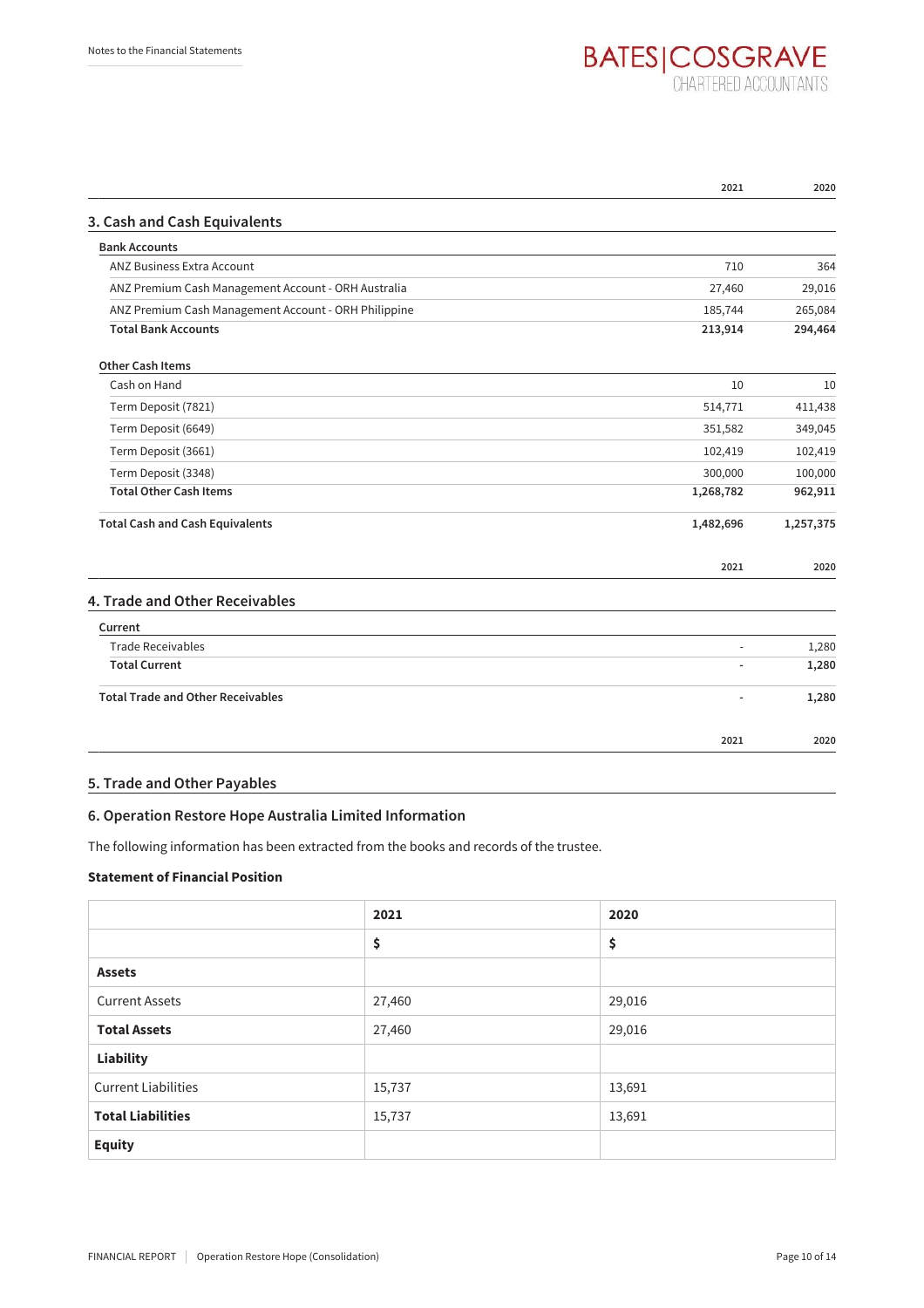| <b>Retained Earnings</b> | 11,724 | 15,325 |
|--------------------------|--------|--------|
| <b>Total Equity</b>      |        |        |

**Statement of Income** 

| Total Income         | 148     | 498     |
|----------------------|---------|---------|
| Less: Total Expenses | 3,750   | 6,286   |
| Net Profit/(Loss)    | (3,602) | (5,788) |

### 7. Related Party Transactions

|                                                   |                                                              | Dr.    | Cr.    |
|---------------------------------------------------|--------------------------------------------------------------|--------|--------|
| <b>Entities</b>                                   | <b>Accounts</b>                                              |        |        |
| Operation Restore Australia Pty Ltd               | Loans from Operation Restore Hope Philippines<br>Relief Fund |        | 15,289 |
| Operation Restore Hope Philippines Relief<br>Fund | Loans to Operation Restore Australia Pty Ltd                 | 15,289 |        |

### 8. Members' Guarantee

The company is incorporated under the Australian Charities and Not-for-Profits Commission Act 2012 and the Corporations Act 2001 and is a company limited by guarantee. If the company is wound up, the constitution states that each member is required to contribute a maximum of \$2 each towards meeting any outstandings and obligations of the company.

At 30 June 2021 the number of members was 176.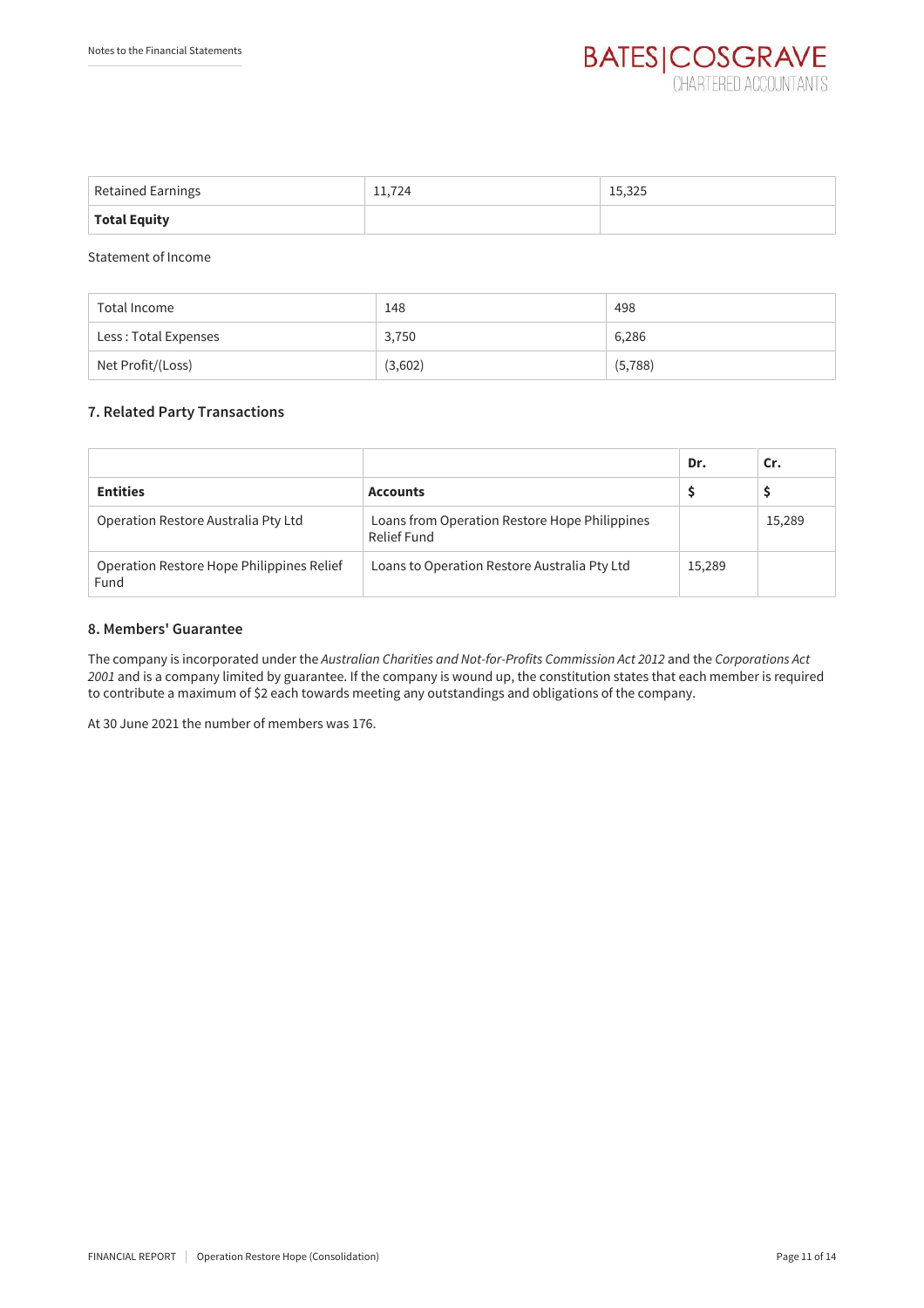## **Directors Declaration**

### **Operation Restore Hope (Consolidation)** For the year ended 30 June 2021

The directors have determined that the company is not a reporting entity and that this special purpose financial report should be prepared in accordance with the accounting policies outlined in Note 1 to the financial statements.

The directors of the company declare that:

- The financial statements and notes, present fairly the company's financial position as at 30 June 2021 and its  $\mathbf{1}$ . performance for the year ended on that date in accordance with the accounting policies described in Note 1 to the financial statements; and
- $2.$ In the directors' opinion there are reasonable grounds to believe that the company will be able to pay its debts as and when they become due and payable.

This declaration is made in accordance with a resolution of the Board of Directors.

Director:

**Grant Brown** 

Director:

Katherine Hodgkinson

Sign date: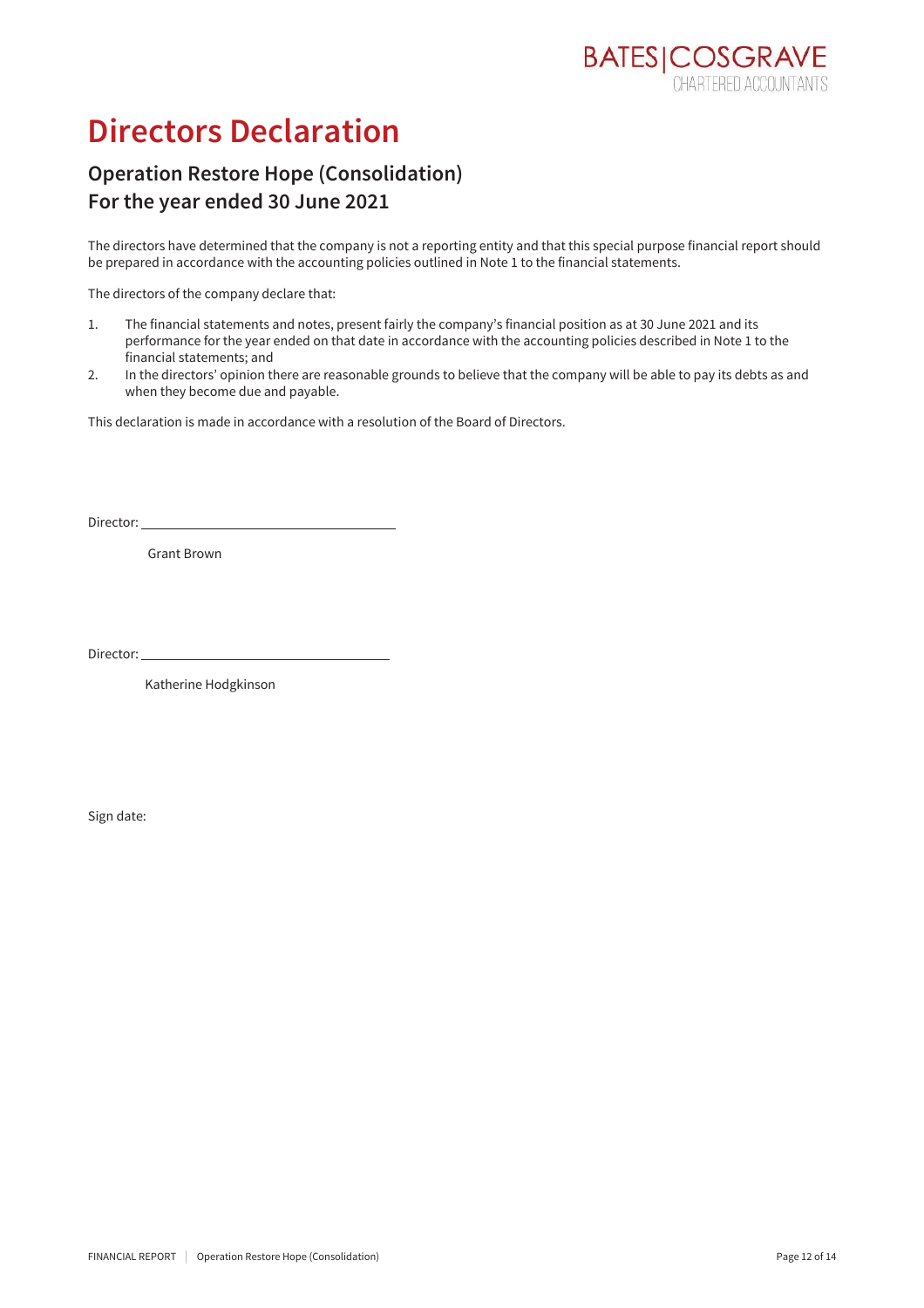## **Member's Declaration**

### **Operation Restore Hope (Consolidation)** For the year ended 30 June 2021

Declaration to be furnished under the Charitable Fundraising Act of 1991. This declaration is made in accordance with Authority Conditions 7(4) and 7(5) issued by the Minister under Section 19 of the Fundraising Act 1991.

I, Katherine Hodgkinson, representative of the members of Operation Restore Hope declare that in my opinion:

a) The financial report gives a true and fair view of all income and expenditure of Operation Restore Hope with respect to fundraising appeals;

b) The statement of financial position gives a true and fair view of the state of affairs with respect to fundraising appeals;

c) The provisions of the Charitable Fundraising Act 1991, the Regulations under the Act and the conditions attached to the authority have been complied with; and

d) The internal controls exercised by Operation Restore Hope are appropriate and effective in accounting for all income received and applied by Operation Restore Hope from any of its fundraising appeals.

Katherine Hodgkinson

**Representative of the Members**